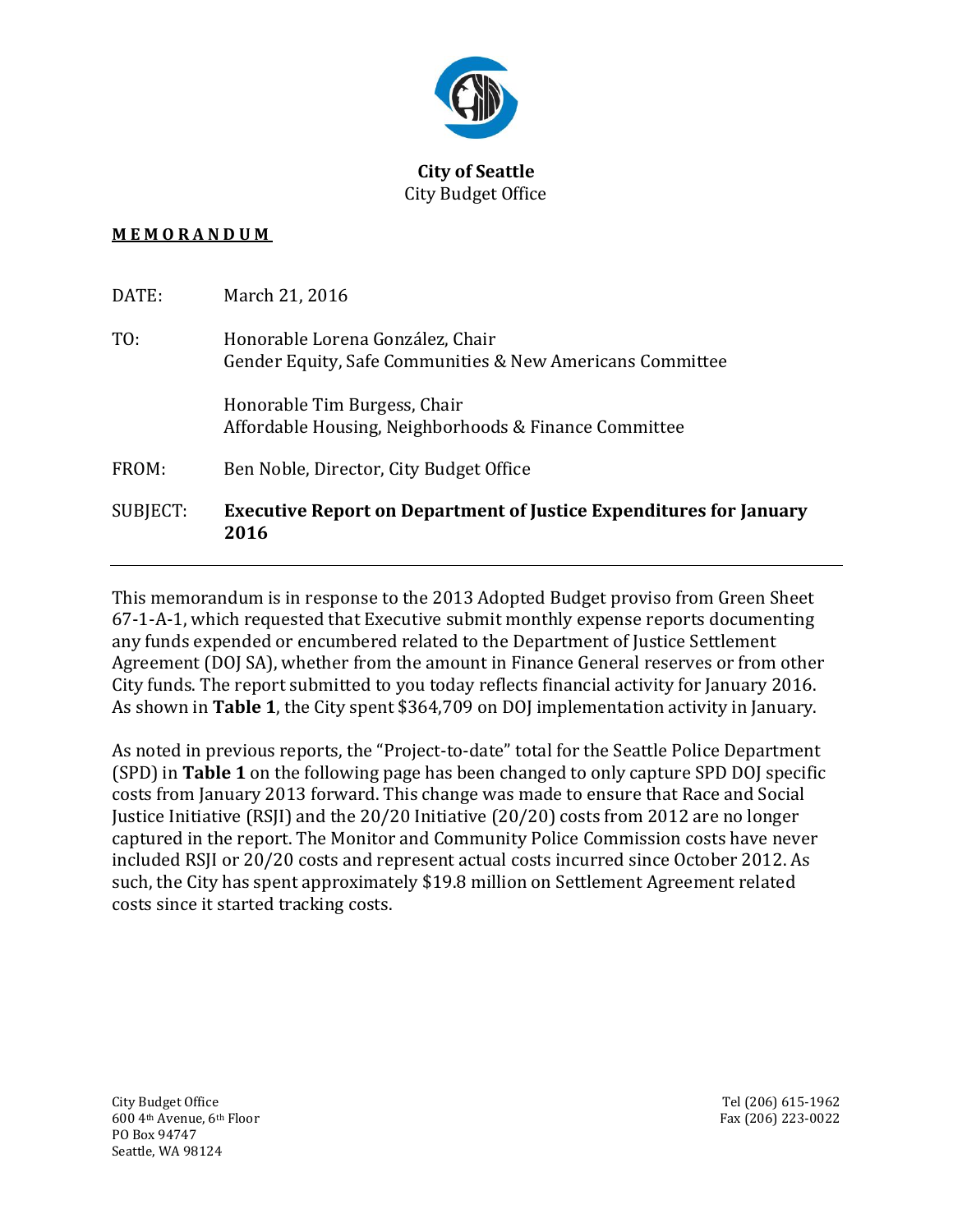Letter to Councilmembers González and Burgess March 21, 2016 Page 2

|                                      | 2016 Revised<br>Budget <sup>1</sup> | January   | 2016 Total<br>Expenditures <sup>3</sup> | Project-to-date <sup>2</sup> |
|--------------------------------------|-------------------------------------|-----------|-----------------------------------------|------------------------------|
| Monitor (inc. J. Brann) <sup>3</sup> | \$517,500                           | \$0       | \$0                                     | \$3,519,820                  |
| <b>Community Police Commission</b>   | \$983,597                           | \$29,637  | \$29,637                                | \$1,853,170                  |
| Seattle Police Department            | \$300,013,354                       | \$335,072 | \$335,072                               | \$14,470,928                 |
|                                      | <b>Total Expenditures</b>           | \$364,709 | \$364,709                               | \$19,843,918                 |

## **Table 1: Summary of DOJ Expenditures**

1 The Monitor budget reflected is from November 1, 2015 to April 30, 2016. There is additional funding held in reserve for the remainder of 2016 pending agreement on a new budget, which would begin May 1, 2016. Revised budget amounts for SPD and CPC reflect approved encumbrance dollar carry forwards from 2015 that have been added to the 2016 budget.

2 SPD Project-to-date costs represent costs from January 2013. Monitor and CPC Project-to-date costs represent costs from October 2012. 3 No payments were posted to the City's Summit Financial System in January 2016, January expenditures will be posted in a future month.

Please refer to the attached "January 2016 DOJ SA SPD Expenditure Report" for additional detail of SPD expenditures.

We look forward to discussing this update in more detail as Council desires. If you have questions about this report, please contact Kara Tillotson at 4-5292.

Attachments: 2013 Council Green Sheet 67-1-A-1 January 2016 DOJ SA SPD Expenditure Report

cc: Honorable Sally Bagshaw Honorable Bruce Harrell Honorable Lisa Herbold Honorable Rob Johnson Honorable Debora Juarez Honorable Mike O'Brien Honorable Kshama Sawant Kathleen O'Toole, Chief of Police Kirstan Arestad, Council Central Staff Director Dan Eder, Council Central Staff Amy Tsai, Council Central Staff Jennifer Samuels, Councilmember Harrell's Office Scott Lindsay, Mayor's Office Jason Kelly, Mayor's Office Doug Carey, FAS Rebecca Boatright, SPD Greg Narver, LAW Ian Warner, Mayor's Office

Jennifer Devore, CBO Kara Tillotson, CBO Brian Maxey, SPD Lesley Cordner, Assistant Chief SPD Angela Socci, SPD Mark Baird, SPD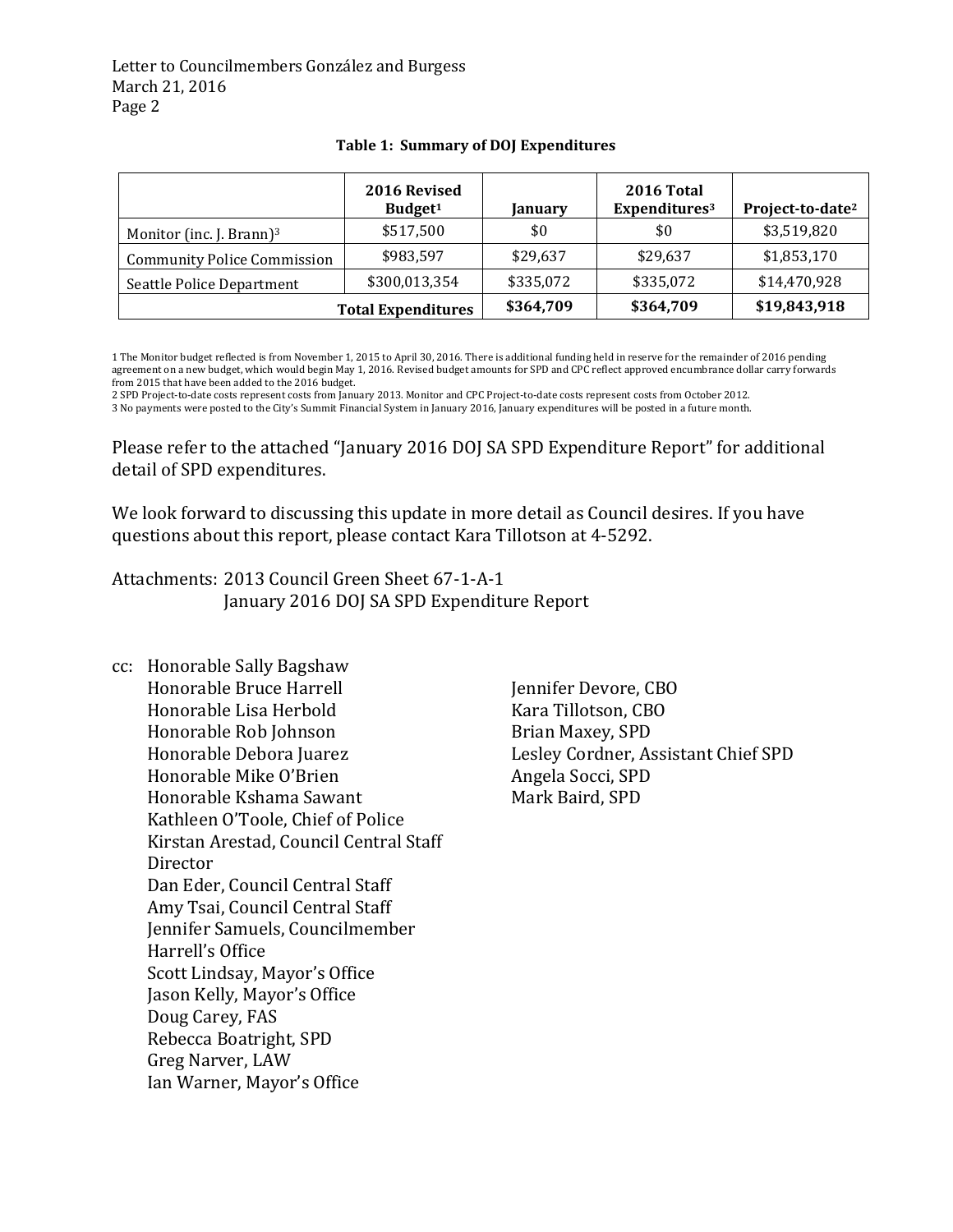| January 2016 DOJ SA SPD Expenditure Report   |                     |                 |                    |                    |
|----------------------------------------------|---------------------|-----------------|--------------------|--------------------|
| <b>Activity</b>                              | <b>Regular Time</b> | <b>Overtime</b> | <b>Purchases</b>   | <b>Total</b>       |
| <b>In-Car Video Costs</b>                    | \$0                 | \$0             | \$0                | \$0                |
| <b>Monitor Reports</b>                       | \$0                 | \$0             | \$0                | \$0                |
| <b>Project Management Costs</b>              | \$0                 | \$0             | \$0                | \$0                |
| <b>Technical work</b>                        | \$0                 | \$0             | \$0                | \$0                |
| Purchases                                    | \$0                 | \$0             | \$0                | \$0                |
| <b>Compliance Audit Costs</b>                | \$11,326            | \$3,079         | \$0                | \$14,405           |
| In-Car Video Audits                          | \$4,214             | \$0             | \$0                | \$4,214            |
| Use of Force Audits                          | \$0                 | \$0             | \$0                | \$0                |
| <b>Stops and Detentions</b>                  | \$0                 | \$0             | \$0                | \$0                |
| "Other" Audits                               | \$7,112             | \$3,079         | \$0                | \$10,191           |
| Purchases                                    | \$0                 | \$0             | \$0                | \$0                |
| <b>General Compliance Costs</b>              | \$7,293             | \$318           | \$40               | \$7,650            |
| <b>General Activities</b>                    | \$7,293             | \$318           | \$0                | \$7,610            |
| Compliance Data Collection, Validation, etc. | \$0                 | \$0             | \$0                | \$0                |
| <b>Compliance Outreach</b>                   | \$0                 | \$0             | \$0                | \$0                |
| Purchases                                    | \$0                 | \$0             | \$40               | \$0                |
| <b>Crisis Intervention Costs</b>             | \$0                 | \$0             | \$0                | \$0                |
| <b>Attending Meetings</b>                    | \$0                 | \$0             | \$0                | \$0                |
| Meeting Prep (Reports etc)                   | \$0                 | \$0             | \$0                | \$0                |
| <b>General Crisis Intervention Work</b>      | \$0                 | \$0             | \$0                | \$0                |
| <b>Curriculum Development Costs</b>          | \$4,789             | \$1,761         | \$0                | \$6,551            |
| <b>Bias Policing</b>                         | \$0                 | \$453           | \$0                | \$453              |
| In Car Video                                 | \$0                 | \$0             | \$0                | \$0                |
| <b>Crisis Intervention</b>                   | \$70                | \$1,221         | \$0                | \$1,291            |
| Sergeant's Academy                           | \$3,181             | \$0             | \$0                | \$3,181            |
| Early Intervention                           | \$0                 | \$0             | \$0                | \$0                |
| Stops & Detention                            | $\overline{\xi_0}$  | \$0             | $\overline{\xi_0}$ | $\overline{\xi_0}$ |
| Use of Force                                 | \$1,539             | \$88            | \$0                | \$1,626            |
| Purchases                                    | \$0                 | \$0             | \$0                | \$0                |
| <b>Development of Data Systems</b>           | \$60,218            | \$0             | \$0                | \$60,218           |
| Data Input                                   | \$0                 | \$0             | \$0                | \$0                |
| <b>BI Work</b>                               | \$56,113            | \$0             | \$0                | \$56,113           |
| IA Pro Work                                  | \$4,105             | \$0             | \$0                | \$4,105            |
| System Prep                                  | \$0                 | \$0             | \$0                | \$0                |
| Data Validation                              | \$0                 | \$0             | \$0                | \$0                |
| Purchases                                    | \$0                 | \$0             | \$0                | \$0                |
| <b>Early Intervention Systems</b>            | \$0                 | \$381           | \$0                | \$381              |
| Early Intervention System General            | \$0                 | \$381           | \$0                | \$381              |
|                                              |                     |                 |                    |                    |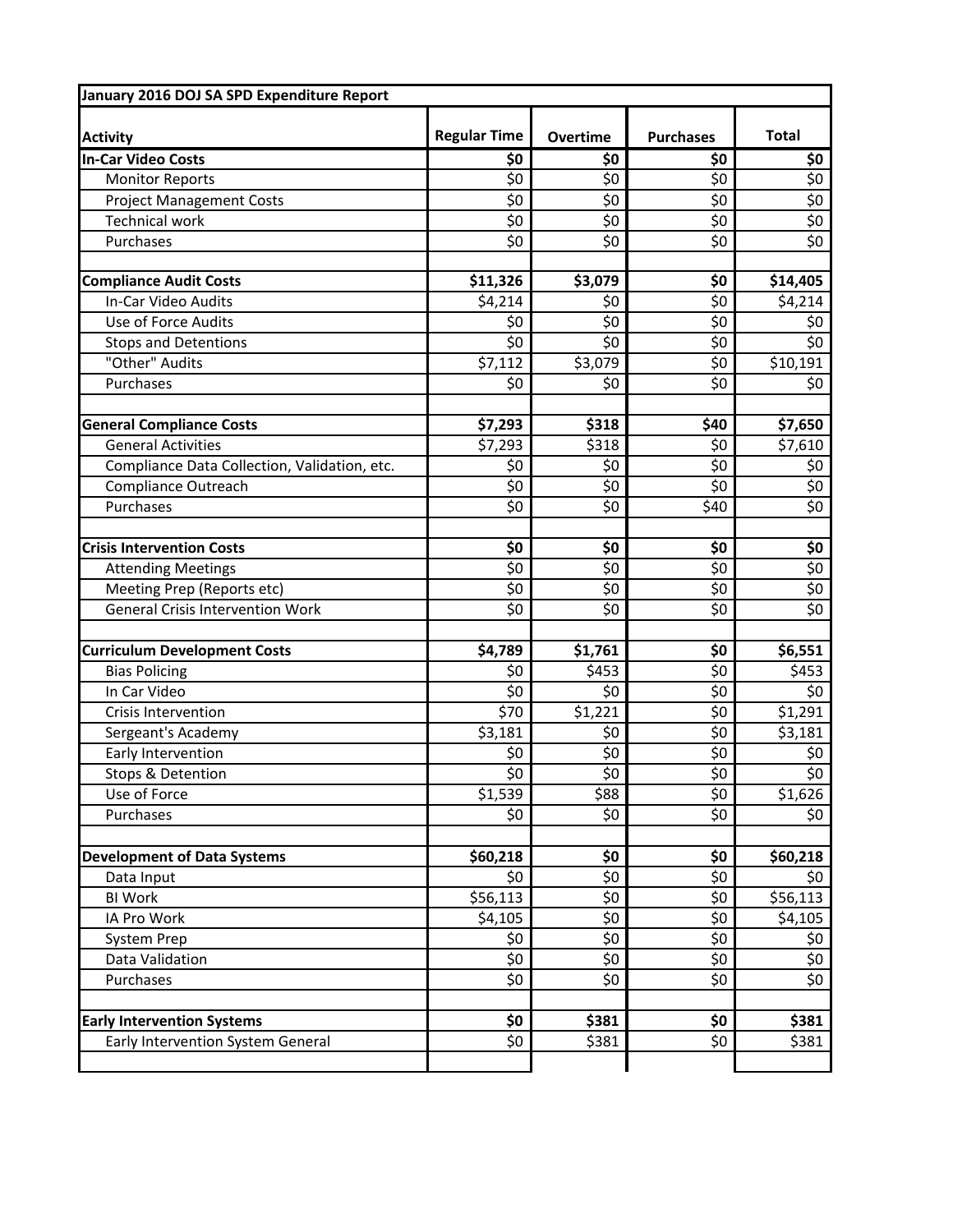| <b>Activity</b>                                  | <b>Regular Time</b> | <b>Overtime</b> | <b>Purchases</b> | <b>Total</b>     |
|--------------------------------------------------|---------------------|-----------------|------------------|------------------|
| <b>Force Investigation Team Costs</b>            | \$87,681            | \$23,536        | \$859            | \$112,076        |
| <b>FIT General</b>                               | \$0                 | \$0             | \$0              | \$0              |
| <b>FIT Instruction</b>                           | \$0                 | \$0             | \$0              | \$0              |
| FIT Policy Development                           | \$0                 | \$0             | \$0              | \$0              |
| FIT Investigation                                | \$32,761            | \$368           | \$43             | \$33,173         |
| FIT Standby                                      | \$0                 | \$11,743        | \$0              | \$11,743         |
| FIT Team Office Supplies & Equipment             | \$0                 | \$0             | \$0              | \$0              |
| <b>FIT Training</b>                              | \$613               | \$0             | \$1,625          | \$2,238          |
| FIT Reporting (Not Use of Force Training)        | \$54,306            | \$2,128         | \$0              | \$56,434         |
| <b>FIT Rollout</b>                               | \$0                 | \$9,296         | \$0              | \$9,296          |
| Purchases                                        | \$0                 | \$0             | $\zeta$<br>(809) | $\zeta$<br>(809) |
|                                                  |                     |                 |                  |                  |
| <b>Instruction Costs</b>                         | \$20,605            | \$29,125        | \$0              | \$49,731         |
| Use of Force                                     | \$16,723            | \$28,129        | \$0              | \$44,852         |
| <b>IAPRO</b>                                     | \$0                 | \$0             | \$0              | \$0              |
| <b>Crisis Intervention</b>                       | \$3,882             | \$996           | \$0              | \$4,878          |
| Other                                            | \$0                 | \$0             | \$0              | \$0              |
| <b>Stops and Detention</b>                       | \$0                 | \$0             | \$0              | \$0              |
| Sergeant's Academy                               | \$0                 | \$0             | \$0              | \$0              |
|                                                  |                     |                 |                  |                  |
| <b>Monitor Request Costs</b>                     | \$0                 | \$0             | \$0              | \$0              |
| <b>Attending Meeting</b>                         | \$0                 | \$0             | \$0              | \$0              |
|                                                  |                     |                 |                  |                  |
| <b>Policy &amp; Procedures Development Costs</b> | \$0                 | \$0             | \$0              | \$0              |
| <b>General Work</b>                              | \$0                 | \$0             | \$0              | \$0              |
| In Car Video                                     | \$0                 | \$0             | \$0              | \$0              |
| <b>Crisis Intervention</b>                       | \$0                 | \$0             | \$0              | \$0              |
| Early Intervention                               | \$0                 | \$0             | \$0              | \$0              |
| Stops & Detention                                | \$0                 | \$0             | \$0              | \$0              |
| <b>Bias Policing</b>                             | \$0                 | \$0             | \$0              | \$0              |
| Use of Force                                     | \$0                 | \$0             | \$0              | \$0              |
|                                                  |                     |                 |                  |                  |
| <b>Training Costs</b>                            | \$12,109            | \$42,143        | \$0              | \$54,252         |
| Attending Use of Force                           | \$12,109            | \$42,143        | \$0              | \$54,252         |
| FIT Related Training Purchases                   | \$0                 | \$0             | \$0              | \$0              |
| <b>Bias Policing</b>                             | \$0                 | \$0             | \$0              | \$0              |
| <b>Attending IAPRO</b>                           | \$0                 | \$0             | \$0              | \$0              |
| Attending Crisis Intervention                    | \$0                 | \$0             | \$0              | \$0              |
|                                                  |                     |                 |                  |                  |
| <b>Use of Force Review Board Costs</b>           | \$11,941            | \$9,981         | \$59             | \$21,981         |
| <b>Board Member Participation</b>                | \$0                 | \$3,167         | \$0              | \$3,167          |
| <b>Attending Meeting</b>                         | \$728               | \$0             | \$0              | \$728            |
| Meeting Prep (Reports etc)                       | \$1,018             | \$6,814         | \$0              | \$7,832          |
| <b>General Work</b>                              | \$10,195            | \$0             | \$0              | \$10,195         |
| Policy Development                               | \$0                 | \$0             | \$0              | \$0              |
| Purchases                                        | \$0                 | \$0             | \$59             | \$59             |
|                                                  |                     |                 |                  |                  |